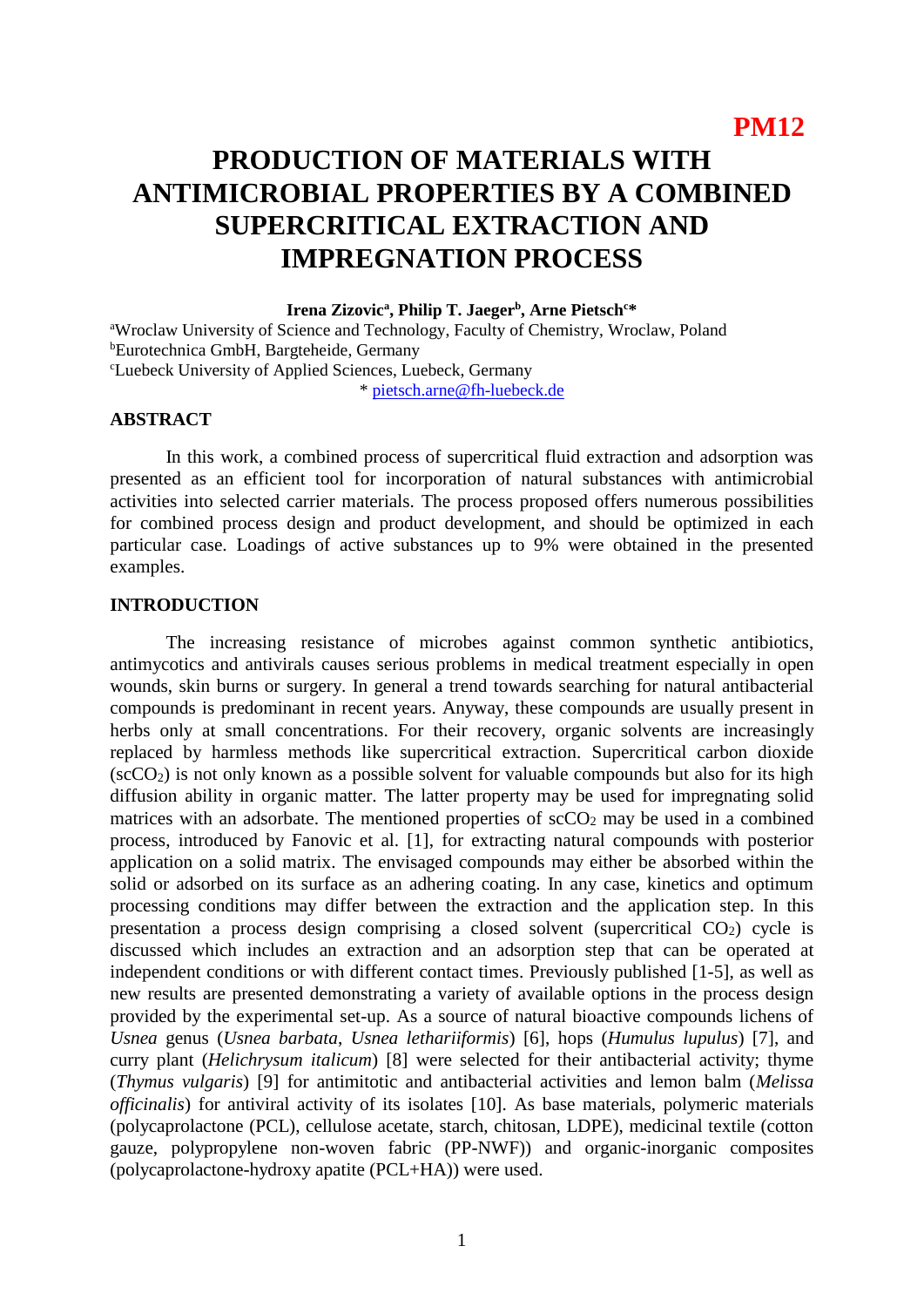#### **MATERIALS AND METHODS**

Lemon balm (*Melissa officinalis*) cultivated in northern Serbia, curry plant (*Helichrysum italicum*) cultivated in Dalmatia and *U. barbata* collected in Former Yugoslav Republic of Macedonia were used for this study. PP non-woven fabric (40  $g/m<sup>2</sup>$ ), cotton gauze (weaving density of 17 threads/cm<sup>2</sup>) and LDPE (without additives, density 926 kg/m<sup>3</sup>) were used as substrates. Commercial carbon dioxide (purity 99%) was supplied by Messer-Tehnogas.



**Fig.1 Schematic presentation of HPEA 500 unit for the combined process**

The experimental set-up (High Pressure Extraction Adsorption 500 unit, Eurotechnica GmbH, Germany) is presented in Fig. 1. This laboratory unit includes an extractor vessel (500 mL) and adsorption column (100 mL) with a possibility of supercritical fluid circulation through the vessels. The extractor is filled with the raw material from which a target substance is to be extracted. The adsorption column is filled with a solid to be impregnated by the extract from the prior extraction step. The combined extraction-adsorption plant allows for the back pressure regulator (BPR) to be placed between the extractor and adsorber thus providing a possibility of conducting extraction and adsorption processes at different pressures. A high pressure view cell may be placed between the extractor and adsorber as well with the aim of optical detection of solute's concentration. Such a set-up was applied in adsorption of extracts isolated from lichen *Usnea lethariiformis* onto PCL and PCL+HA [1, 2]. Processing mode applied was a continuous flow of  $\sec O_2$  through both vessels operating under different conditions or a combination of the continuous flow with posterior circulation of the supercritical solution through both vessels operating under the adsorption conditions [1, 2]. In the experimental set-up presented in Fig.1 , the BPR is used to maintain the pressure in the entire process at one level. A gear pump is provided for circulation of supercritical solution through both vessels or optionally through the adsorption column only. In this set-up the extractor and adsorber operate at the same pressure, while contact time may differ due to the flow of the supercritical solution through both vessels or through the adsorber only. Since extraction is usually accomplished much faster than adsorption, such an option might be of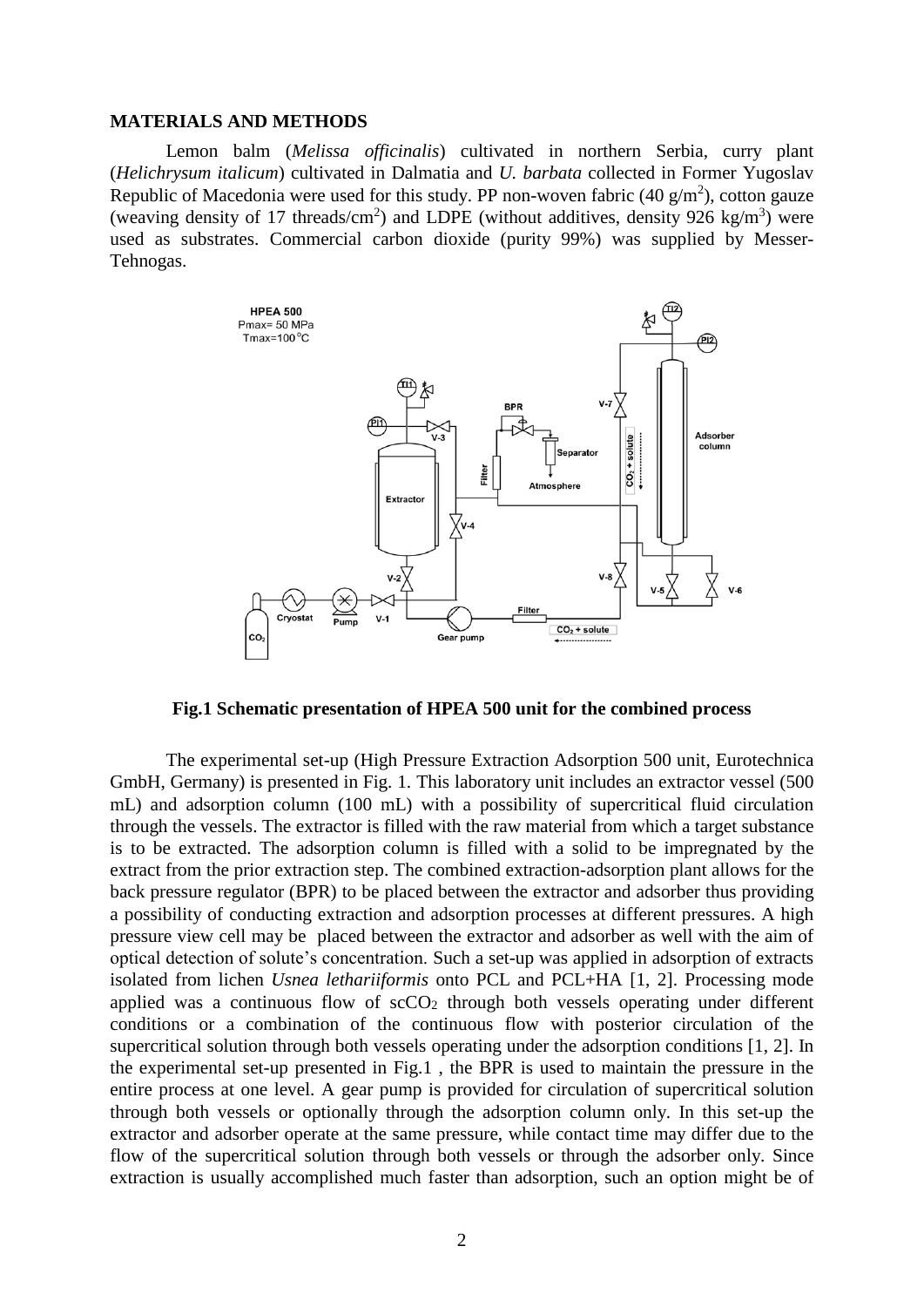interest when scaling up the prcess. This set-up was applied in adsorption of extracts from thyme [3], hops [4], curry plant [5], lemon balm and *Usnea barbata* onto selected carriers. The operation modes applied were: (a) Batch –  $\sec O_2$  circulates through both vessels for a certain time, and (b) Semi-continuous - a number of batch operations with continuous  $\sec O_2$ flow through the system between the batch cycles with the aim of fresh solvent supply. Optimum operating mode (e.g. number of cycles, combination of batch operation and continuous  $\sec O_2$  flow) were determined by gravimetrical measurements or optical methods under pressure.

## **RESULTS AND DISCUSSION**

In order to select a proper experimental set up for a combined process, it is necessary to study the extraction and adsorption processes separately first. Extraction conditions that provide the highest recovery of target bioactive compounds should be defined. Behaviour of the selected solid carrier under supercritical conditions as well as influence of the rate of decompression on its physical properties should be thoroughly investigated. The presence of active compounds may also have an influence on the carrier properties (e.g. plasticizing effect).

Selected results on application of the combined process, including previously published ones [1-5], are presented in Table 1. As can be seen, loadings of active components of up to 9% were obtained. In the case of impregnation with *U. lethariiformis* onto PCL as a possible material for a scaffold with medicinal application [1], there was a need to perform the extraction at pressure of 30 MPa and temperature of 313 K in order to isolate target active components. However, under these conditions PCL undergoes melting. Therefore, conditions of lower pressure and temperature (15 MPa, 308 K), that are suitable for impregnation of PCL and its posterior foaming were kept in the adsorption vessel. This example illustrates a need to apply different conditions for the extraction and adsorption/impregnation when designing the combined process.

In the case of thyme, target compounds were monoterpene phenols which could be isolated under the pressure in the range 10-15 MPa. Therefore, both processes were conducted under the same conditions (15 MPa, 308 K), while the processing modes were varied (batch, semi-continuous) [3]. Selected results for incorporation of thyme extract into different carriers are presented in Table 1. Batch processing mode during 5h was shown to be advantageous providing considerable loadings to all substrates. The same mode (batch, 5h) was shown to be efficient in the case of hops [4], curry plant [5] and *U. barbata* extracts adsorption (Table 1) providing high loadings of active compounds in the process with the extractor and the adsorber operating under the same conditions. In future, it is of interest to perform the same experiments with the adsorption taking place at a lower pressure (10-15 MPa) for comparing the loading of active compounds and the bioactivity of final product. By varying conditions of the adsorption step, the chemical profile of adsorbed compounds can be tailored due to the change in  $\sec 0_2$  density and its solvent power, and this may be a topic for future investigations. In the case of lemon balm, the target compounds are from its essential oil. Both processes (extraction and adsorption) were conducted at the same conditions of 10 MPa and 313 K and a considerably high loading was achieved in a semi-continuous mode (Table 1).

Presented results illustrate numerous possibilities for a combined process performance. The choice of working conditions and processing mode depends on chemical profiles of active compounds and carrier materials, as well as on interactions among all components present in the system and kinetic behaviour, especially the diffusivity. It should be also kept in mind that the raw material - to - carrier material mass ratio is another parameter that should be optimized.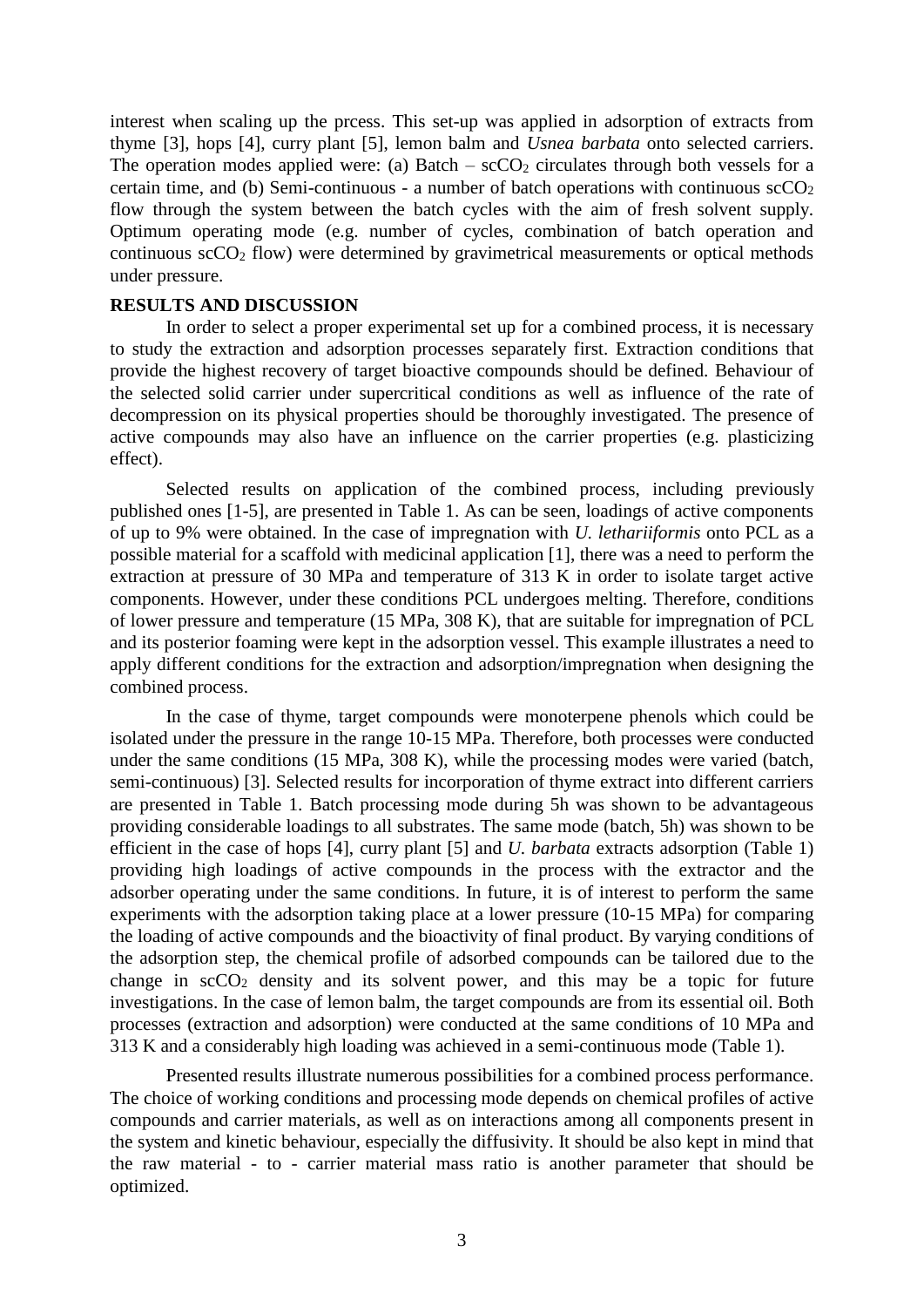| Natural material              | Carrier             | P[MPa], T[K]       | Mode               | Loading $(\%)$ |
|-------------------------------|---------------------|--------------------|--------------------|----------------|
| [Reference]                   |                     | Extractor/Adsorber |                    |                |
|                               |                     |                    | Semi-continuous    | 8.99           |
|                               | Cotton gauze        |                    | 2 cycles of 5h     |                |
|                               |                     |                    | Semi-continuous    |                |
|                               |                     |                    | 6 cycles of 2h     | 1.08           |
| Thyme [3]                     |                     | 15, 308/15, 308    | (1h adsorber only) |                |
|                               |                     |                    | Batch              | 7.18           |
|                               |                     |                    | 5h                 |                |
|                               | <b>PCL</b>          |                    |                    | 9.04           |
|                               | PP-NWF              |                    | Batch              | 4.78           |
|                               | Cellulose acetate   |                    | 5 <sub>h</sub>     | 1.44           |
|                               | Chitosan xerogel    |                    |                    | 0.96           |
|                               | Corn starch xerogel |                    |                    | 0.70           |
|                               | <b>PCL</b>          | 15, 308/15, 308    | <b>Batch</b>       | 6.04           |
| Hops [4]                      | PP-NWF              | 29, 323 / 29, 323  | 5 <sub>h</sub>     | 4.36           |
|                               | Corn starch xerogel |                    |                    | 2.58           |
| <b>Usnea</b>                  | <b>PCL</b>          | 30, 313/15, 308    | Continuous 2h +    | 2.8            |
| lethariiformis <sup>[1]</sup> |                     |                    | circulation 1h     |                |
|                               | <b>PCL+10%HA</b>    | 30, 313/17, 308    | Continuous 2h +    | 4.1            |
| <b>Usnea</b>                  |                     |                    | circulation 1h     |                |
| lethariiformis <sup>[2]</sup> |                     | 30, 313/30, 313    | Continuous 2h      | 5.7            |
|                               |                     |                    |                    |                |
|                               | $PCL+20\%HA$        | 30, 313/17, 308    | Continuous $2h +$  | 5.9            |
|                               |                     |                    | circulation 1h     |                |
|                               |                     | 30, 313/30, 313    | Continuous 2h      | 1.7            |
|                               |                     |                    |                    |                |
| Usnea barbata                 | <b>LDPE</b>         | 30, 313/30, 313    | <b>Batch</b>       | 3.05           |
|                               |                     |                    | 5h                 |                |
| Curry plant [5]               | Corn starch xerogel | 35, 313/35, 313    | <b>Batch</b>       | 1.26           |
|                               |                     |                    | 5h                 |                |
| Curry plant                   | PP-NWF              | 35, 313/35, 313    | <b>Batch</b>       | 3.99           |
|                               |                     |                    | 5h                 |                |
| Lemon balm                    | Cotton gauze        | 10, 313/10, 313    | Semi-continuous    | 2.24           |
|                               |                     |                    | 5 cycles of 1h     |                |

# **Table 1. Results of the combined process application to development of materials with antimicrobial properties**